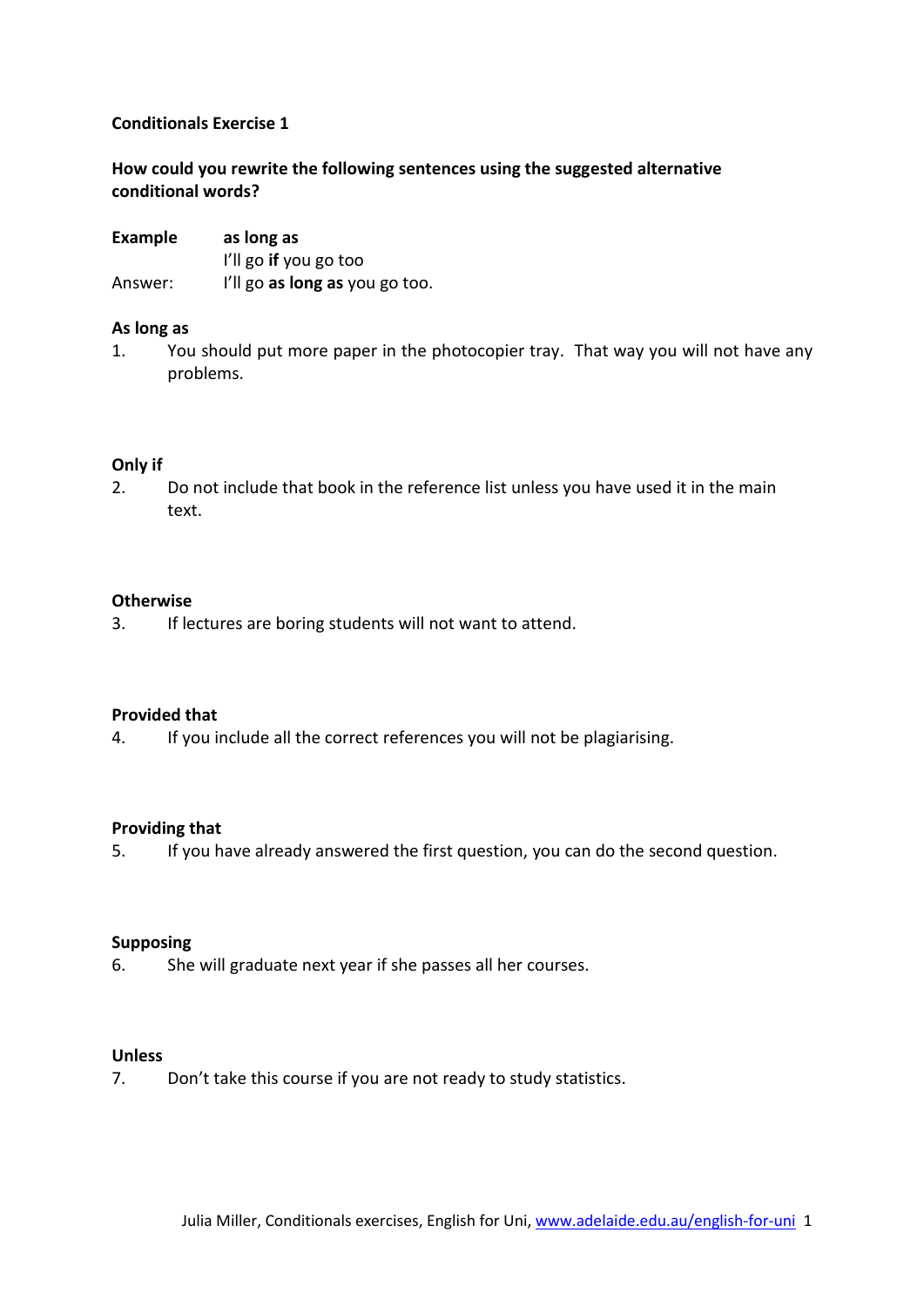### **When**

8. If we read the results carefully we are more aware of the limitations in the study.

### **Wheneve**r

9. We always have to wear goggles if we enter the lab.

## **Whether or not**

10. They will invest in the project even if it does not make a lot of money.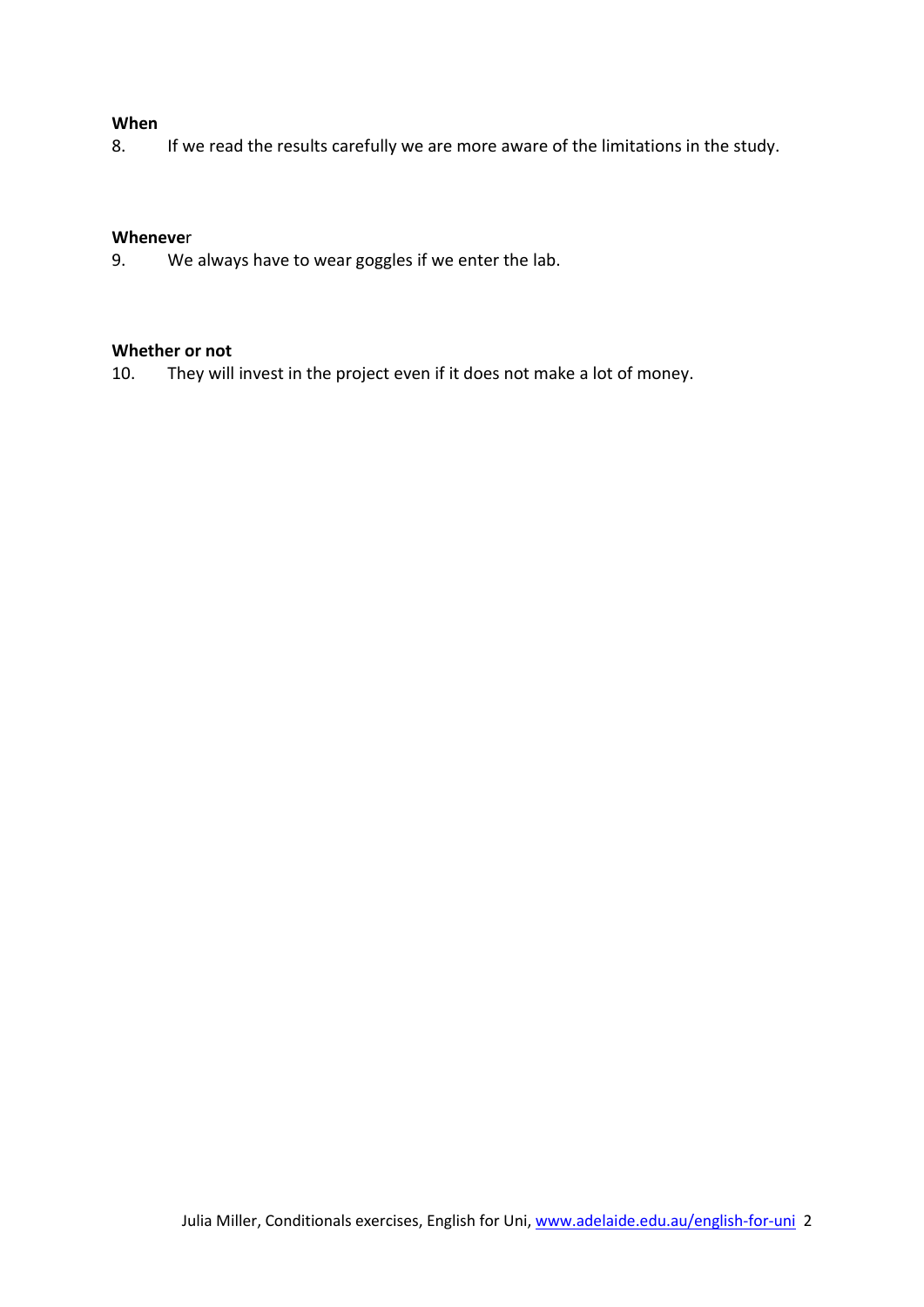## **Answers to Conditionals Exercise 1**

### **As long as**

- 1. You should put more paper in the photocopier tray. That way you will not have any problems.
- Answer: **As long as** you put more paper in the photocopier tray you will not have any problems.
- Details type 5 conditional prediction. You could also reverse this sentence: *You will not have any problems, as long as you put more paper in the photocopier tray.*

## **Only if**

2. Do not include that book in the reference list unless you have used it in the main text.

Answer: **Only** include that book in the reference list **if** you have used it in the main text.

Details – type 5 conditional – command. N.B. *only* and *if* can be separated. If you keep *only* and *if* together the sentence is like this: *Include that book in the reference list only if you have used it in the main text.*

## **Otherwise**

- 3. If lectures are boring students will not want to attend.
- Answer: type 5 conditional prediction. Lectures should be interesting, otherwise students will not want to attend.

Details – N.B . You *cannot* reverse the clauses in this sentence.

# **Provided (that)**

4. If you include all the correct references you will not be plagiarising.

Answer: **Provided that** you include all the correct references, you will not be plagiarising.

- Details type 3 conditional implication. You could also reverse this sentence: *You will not be plagiarising, provided that you include all the correct references*
- You could also omit the word *that*: *Provided you include all the correct references, you will not be plagiarising.*

# **Providing (that)**

- 5. If you have already answered the first question, you can do the second question.
- Answer: **Providing (that)** you have already answered the first question, you can do the second question.
- Details type 6 conditional with a present perfect possible plan. You could also reverse this sentence: *You can do the second question, providing that you have already answered the first question.*
- You could also omit the word *that*: *Providing you have already answered the first question, you can do the second question.*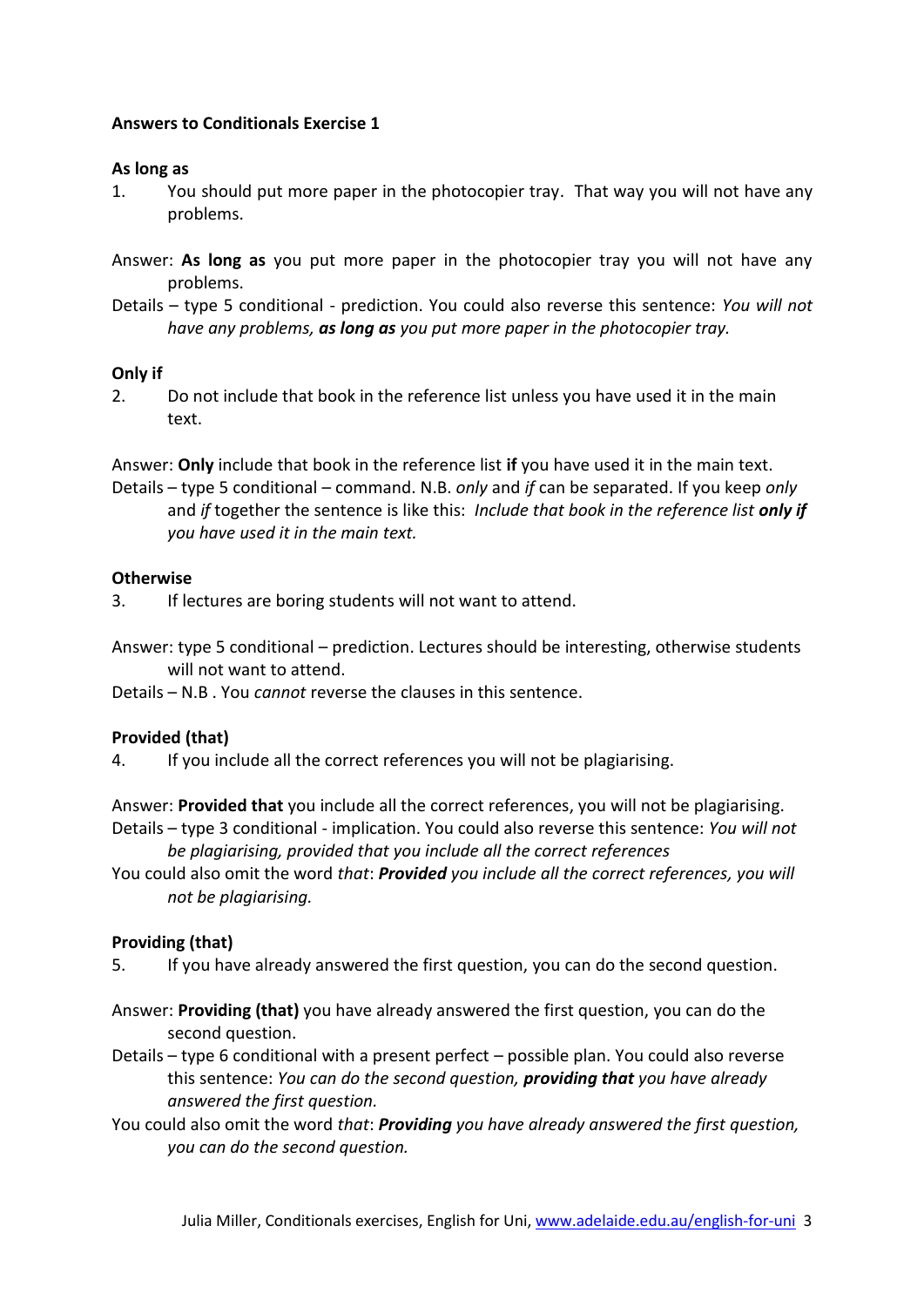## **Supposing**

6. She will graduate next year if she passes all her courses.

Answer: She will graduate next year, **supposing** she passes all her courses.

Details – type 5 conditional – prediction. You could also reverse this sentence: *Supposing she passes all her courses, she will graduate next year.*

### **Unless**

7. Don't take this course if you are not ready to study statistics.

Answer: Don't take this course **unless** you are ready to study statistics.

- Details type 5 conditional command. N.B. *Unless* = *if not*. That means that you don't need *not* with *unless*. The negative meaning of *not* is included in the negative prefix *un*.
- You could also reverse this sentence: *Unless you are ready to study statistics, don't take this course.*

### **When**

- 8. If we read the results carefully we are more aware of the limitations in the study.
- Answer: **When** we read the results carefully we are more aware of the limitations in the study.
- Details type 2 conditional habit. You could also reverse this sentence: *We are more aware of the limitations in the study when we read the results carefully.*

#### **Wheneve**r

9. We always have to wear goggles if we enter the lab.

Answer: We have to wear goggles **whenever** we enter the lab.

Details – type 2 conditional – habit. You could also reverse this sentence*: Whenever we enter the lab we have to wear goggles.* N.B. You do not need to include *always* if you have the word *whenever*.

## **Whether or not**

10. They will invest in the project even if it does not make a lot of money.

Answer: They will invest in the project **whether or not** it makes a lot of money.

- Details type 5 conditional prediction. You can separate the phrase *whether or not*: They will invest in the project **whether** it makes a lot of money **or not**.
- You could also reverse this sentence: *Whether or not it makes a lot of money, they will invest in the project.*
- N.B. If you use *whether or not* the verb later in the sentence becomes positive, without *not*: *whether or not it makes a lot of money.* Compare this to the original, where *even if* is followed by a negative verb: *even if it does not make a lot of money.*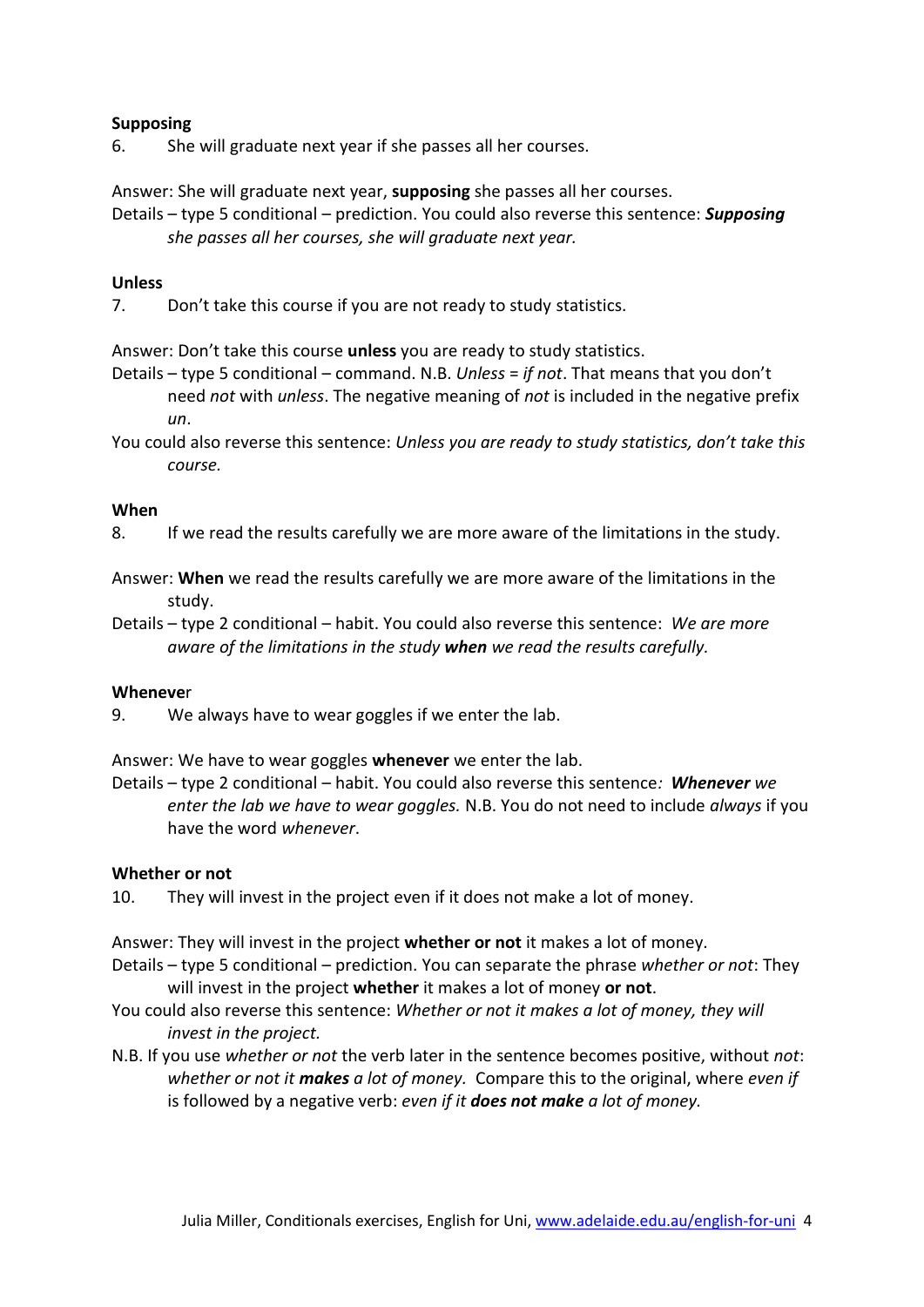## **Conditionals Exercise 2 (This is similar to Exercise 1 but has different sentences.)**

**How could you rewrite the following sentences using the suggested alternative conditional words?**

| Example | as long as                     |
|---------|--------------------------------|
|         | I'll go if you go too.         |
| Answer: | I'll go as long as you go too. |

### **As long as**

1. The research will continue if there is enough funding.

### **Only if**

2. Don't vote unless you like this person.

### **Otherwise**

3. You can only do the quiz if you have access to the Internet.

#### **Provided that**

4. This experiment is likely to succeed if we follow all the steps correctly.

#### **Providing that**

5. As long as I have all my data I will finish my thesis next year.

### **Supposing**

6. If you are interested in language you could study linguistics.

## **Unless**

7. The students have an excellent attitude to their studies, but they will drop the subject next year if it is not interesting.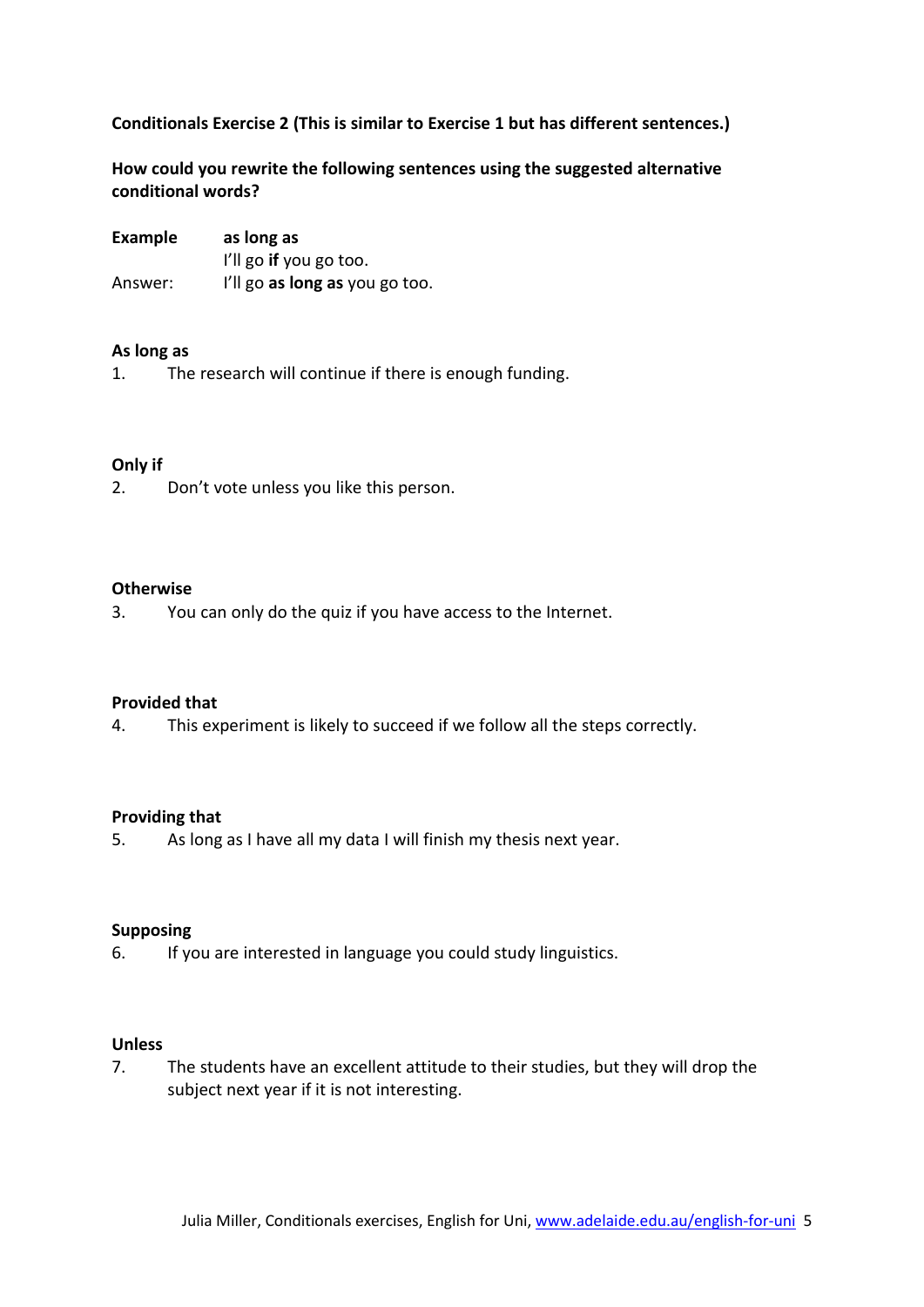### **When**

8. Nothing can compensate for the lack of data, if you consider the matter carefully.

### **Wheneve**r

9. I always become confused if I read the guidelines for using the printer.

## **Whether or not**

10. People can participate in the study even though they are not enrolled in this course.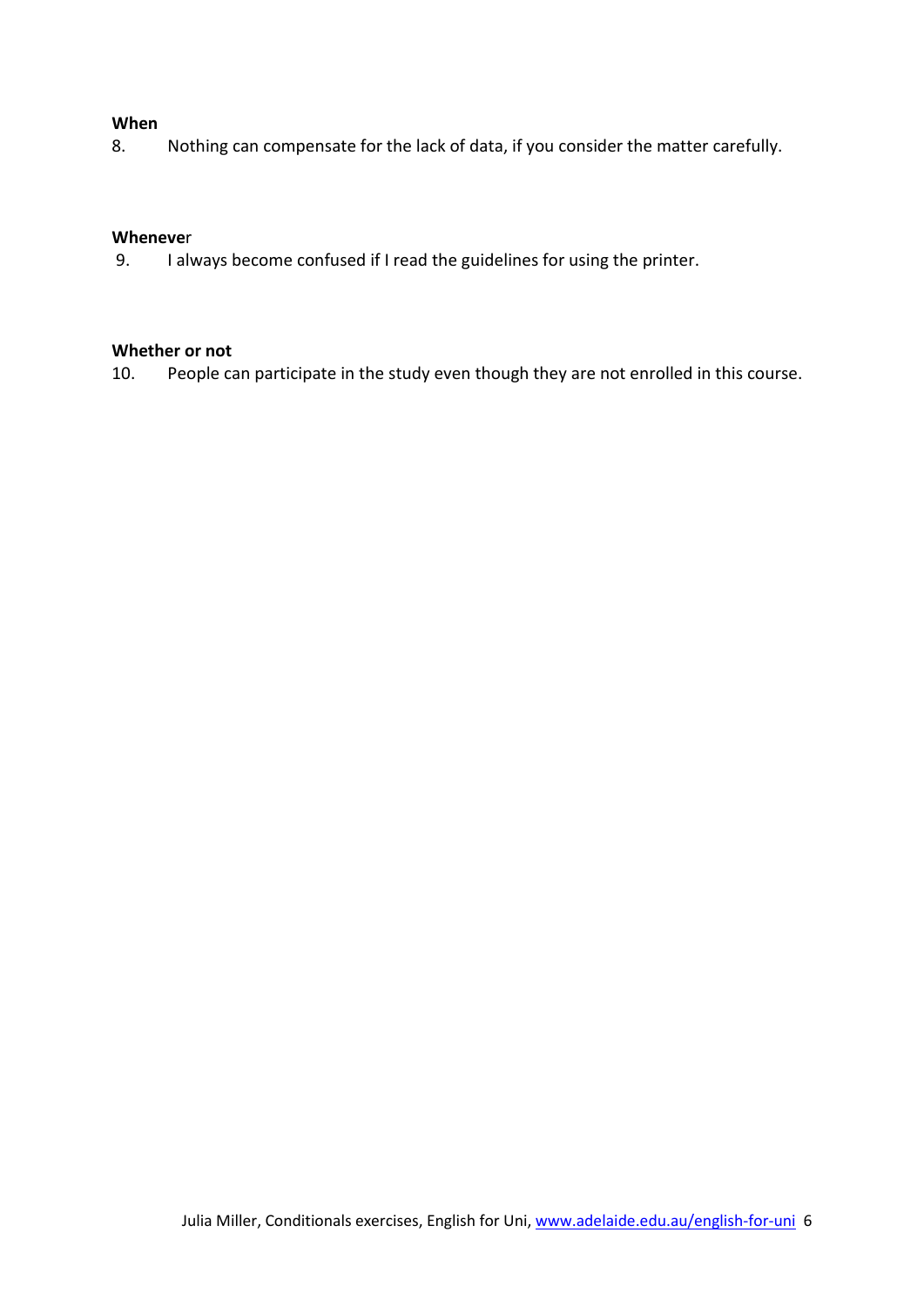# **Answers to Conditionals Exercise 2**

## **As long as**

1. The research will continue if there is enough funding.

Answer: The research will continue **as long as** there is enough funding.

Details – type 5 conditional – prediction. You could also reverse this sentence: *As long as there is enough funding, the research will continue.*

# **Only if**

2. Don't vote unless you like this person.

Answer: **Only** vote **if** you like this person.

Details – type 5 conditional – command. N.B. *only* and *if* can be separated. If you keep *only* and *if* together the sentence is like this: *Vote only if you like this person.*

## **Otherwise**

3. You can only do the quiz if you have access to the Internet.

Answer: You need access to the Internet, **otherwise** you will not be able to do the quiz. Details – type 3 conditional – implication. N.B . You *cannot* reverse the clauses in this sentence.

## **Provided (that)**

4. This experiment is likely to succeed if we follow all the steps correctly.

Answer: This experiment is likely to succeed **provided that** we follow all the steps correctly. Details – type 3 conditional – implication. You could also reverse this sentence: *Provided* 

*that we follow all the steps correctly, this experiment is likely to succeed.*

You could also omit the word *that*: *Provided we follow all the steps correctly, this experiment is likely to succeed.*

# **Providing (that)**

5. As long as I have all my data, I will finish my thesis next year.

Answer: **Providing that** I have all my data, I will finish my thesis next year.

- Details type 5 conditional prediction. You could also reverse this sentence: *I will finish my thesis next year, providing that I have all my data.*
- You could also omit the word *that*: *Providing I have all my data, I will finish my thesis next year.*

# **Supposing**

6. If you are interested in language, you could study linguistics.

Answer: **Supposing** you are interested in language, you could study linguistics.

Details – type 6 conditional – advice. You could also reverse this sentence: *You could study linguistics, supposing you are interested in language.*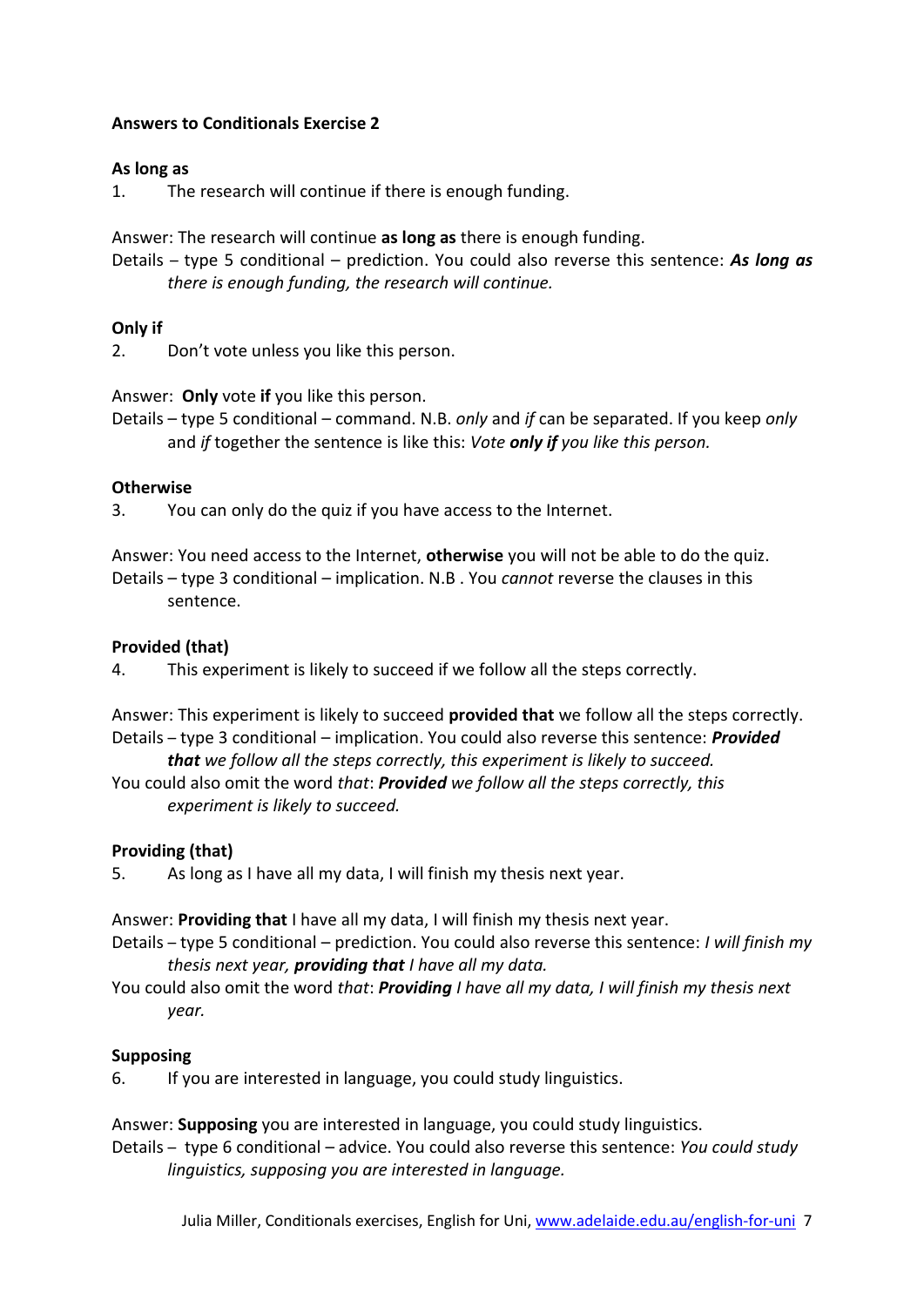### **Unless**

- 7. The students have an excellent attitude to their studies, but they will drop the subject next year if it is not interesting.
- Answer: The students have an excellent attitude to their studies, but they will drop the subject next year **unless** it is interesting.
- Details type 5 conditional prediction. N.B. *Unless* = *if not*. That means that you don't need *not* with *unless*. The negative meaning of *not* is included in the negative prefix *un*.
- You could also reverse this sentence: *The students have an excellent attitude to their studies, but unless it is interesting they will drop the subject next year.*

#### **When**

8. Nothing can compensate for the lack of data, if you consider the matter carefully.

Answer: Nothing can compensate for the lack of data, **when** you consider the matter carefully.

Details – type 3 conditional – implication. You could also reverse this sentence: *When you consider the matter carefully, nothing can compensate for the lack of data.*

### **Wheneve**r

9. I always become confused if I read the guidelines for using the printer.

Answer: I become confused **whenever** I read the guidelines for using the printer. Details – type 2 conditional – habit. You could also reverse this sentence: *Whenever I read the guidelines for using the printer I become confused.* N.B. You do not need to include *always* if you have the word *whenever*.

### **Whether or not**

10. People can participate in the study even though they are not enrolled in this course.

Answer: People can participate in the study whether or not they are enrolled in this course. Details – type 6 conditional – possible plan. You can separate the phrase *whether or not*: *People can participate in the study whether they are enrolled in this course or not.*

- You could also reverse this sentence: *Whether or not they are enrolled in this course, people can participate in the study.*
- N.B. If you use *whether or not* the verb becomes positive, without *not*: *whether or not they are enrolled in this course.* Compare this to the original, where *even though* is followed by a negative verb: *even though they are not enrolled in this course.*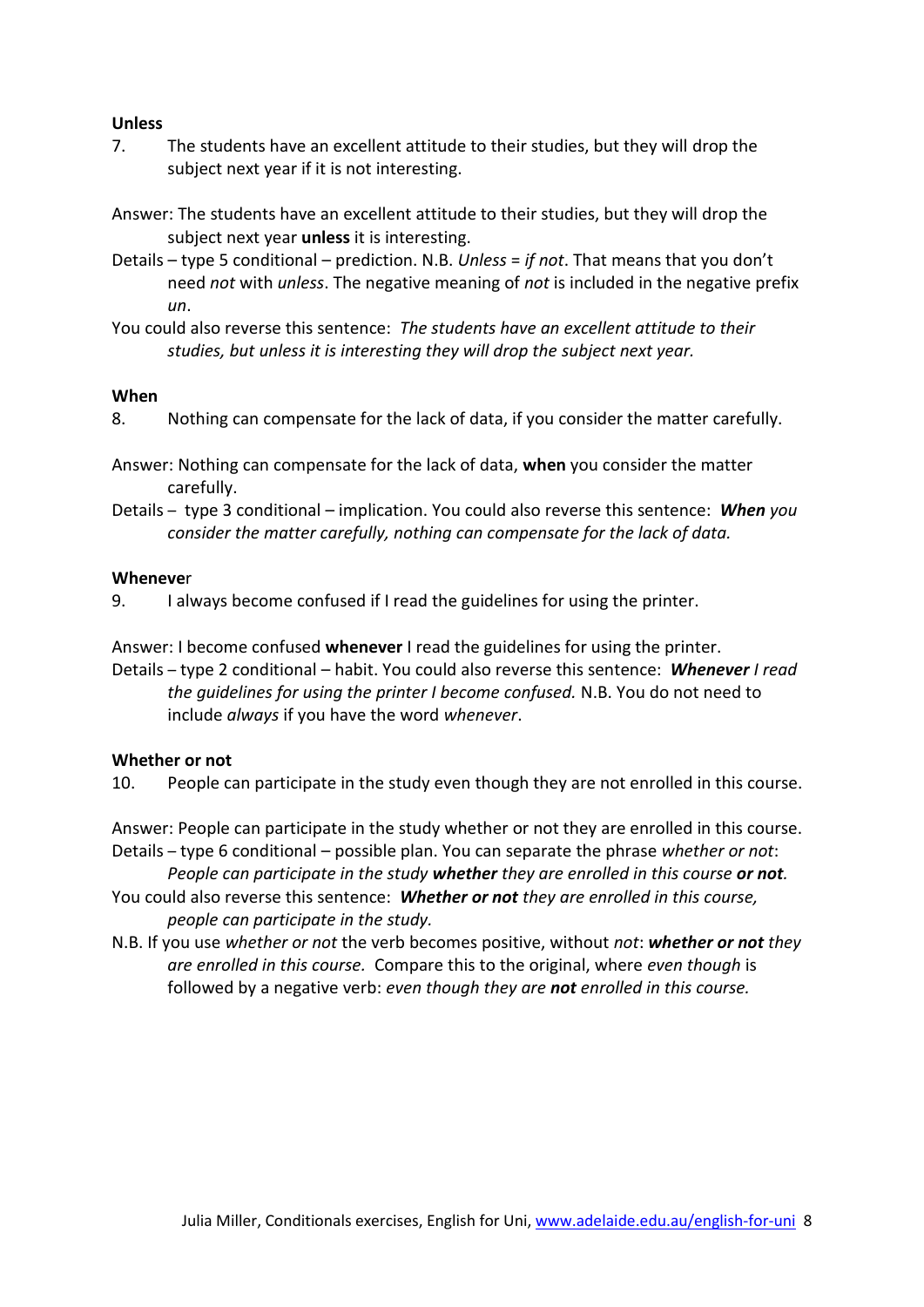# **Conditionals Exercise 3**

How can you express these ideas using conditional constructions? You may use *I* or *you* in your sentence, and choose the tense you prefer. Would any of these conditional sentences work, and mean the same, with a word other than *if*? Possible answers are given after each question, together with a reference to a number from the conditionals chart which gives more detail about the type of conditional used.

- **Example 1** I don't know whether I'm going to Australia. Let's suppose I go. What can I do there?
- Answer: If you go to Australia, you can stroke a kangaroo.
	- *or* If I went to Australia, I could see the Sydney Harbour Bridge.
	- *or* **Supposing** you go/went to Australia, you can/could visit a wildlife park.
- **Example 2** I wish the weather was good. I want to go to the beach.
- Answer: If the weather was good, I would go to the beach.
	- *or* **Supposing** the weather was good, I would go to the beach.
	- *or* **Providing that** the weather is good, I will go to the beach.
	- *or* **As long as** the weather is good, I will go to the beach.
- 1. I have a degree but I didn't do any work.
- 2. How can I get experience in speaking English?
- 3. I know I have to enrol in a course. What happens when I have enrolled?
- 4. I wanted to learn Japanese when I was younger, but I did not have the opportunity. Years later, I was offered a university scholarship in Tokyo, and I wanted to go. I didn't go, though, because I couldn't speak Japanese.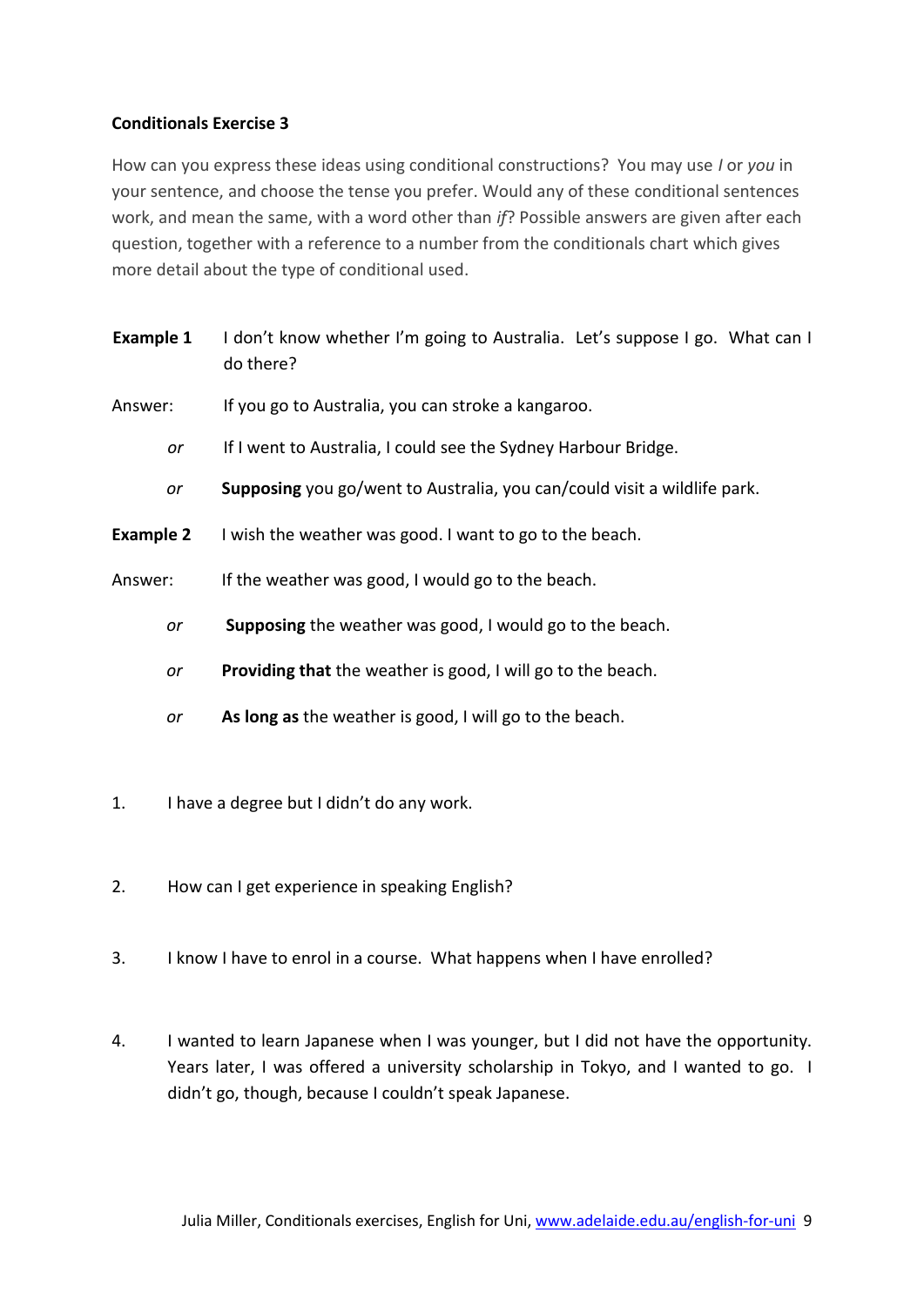- 5. I hope I won't fail my end of semester exams. How can I make sure I pass?
- 6. My friend may arrive before I get home. In that case, please ask her to ring me.
- 7. I've always wanted to study in Australia, and they tell me I can go if I win a scholarship. Do you think that's true?
- 8. You went to the lecture. I'm sure you saw him. You can't have avoided seeing him.
- 9. I always feel much happier when the sun is shining.
- 10. I'm not sure whether I'll ever meet a billionaire. Perhaps they give money to people who ask them for it. Maybe I could ask them for \$10,000.
- 11. I wish the library was open right now. I want to borrow a book.
- 12. Every time we finished an online quiz, we celebrated by having a coffee.
- 13. It is true that oil floats when you put it in water.
- 14. I can't play the violin, but the ability to play it would make me very happy at the moment.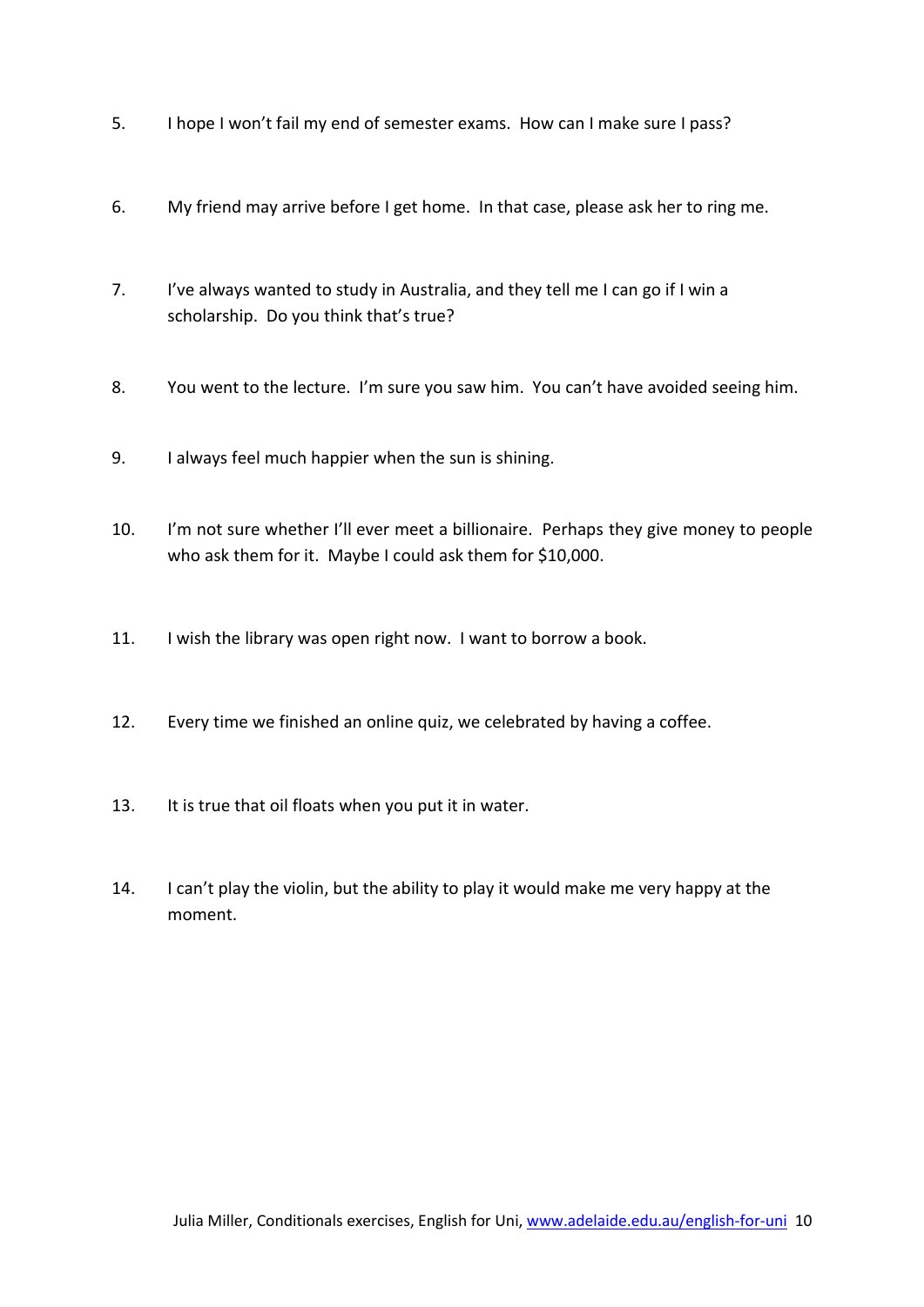## **Answers to Conditionals Exercise 3**

### **There are many possible answers. Here are some suggestions.**

1. Possible answers using conditional type 3 (all times; implication):

**If** you've got a degree, you must have worked hard for it.

**Unless** you bought your degree off the Internet, you probably did some work for it!

2. Possible answers using conditional type 6 (advice):

**If** you make friends with native speakers you can get experience in speaking English.

**Supposing** you make friends with native speakers, you can get experience in speaking English.

3. Possible answers using conditional type 5 (future time; prediction):

**If** you enrol in a course you will be able to study that subject for a semester.

**When** you enrol in a course you will be able to study that subject for a semester.

**Supposing** you enrol in a course, you will be able to study that subject for a semester.

4. Possible answers using conditional type 9 (past time):

**If** I had learned Japanese, I would have gone to university in Tokyo.

**Even though** I wanted to learn Japanese, I could not.

It's a pity I didn't learn Japanese when I was younger, **otherwise** I would have gone to Tokyo.

I would have gone to Tokyo **provided/providing that** I could speak Japanese.

He/She would not go to Tokyo **unless** he/she spoke Japanese.

I would **only** have gone to Tokyo **if** I had spoken Japanese.

5. Possible answers using conditional type 6 (future time; advice):

**If** you want to pass, you should do lots of practice.

**Supposing** you want to pass, you should do lots of practice.

You will pass, **provided/providing that** you do lots of practice.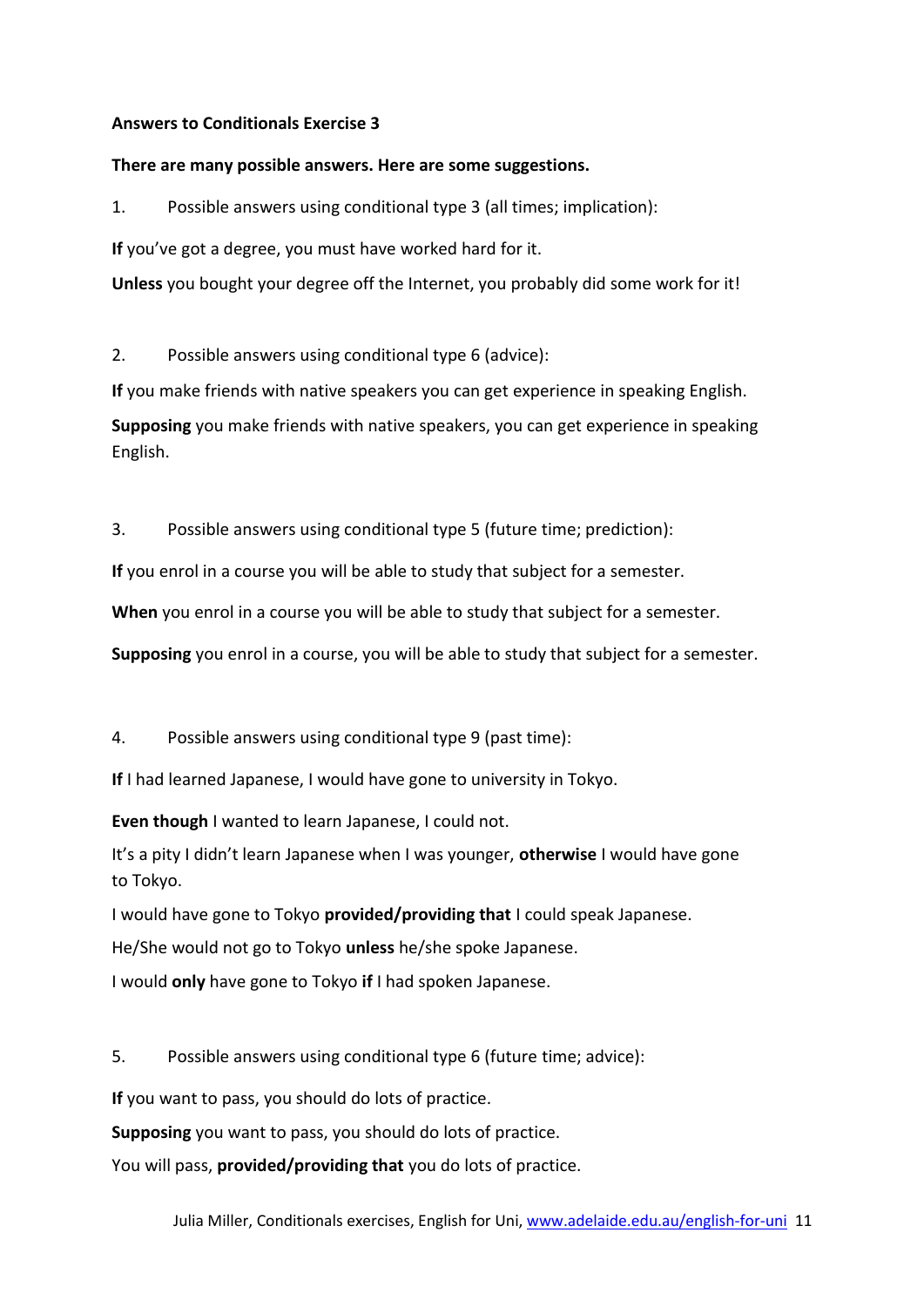You will fail **unless** you practise. Practice will determine **whether or not** you pass. You should practise, **otherwise** you may fail. You will **only** pass **if** you practise. You will pass, **as long as** you practise.

6. Possible answers using conditional type 5 (future time; command): **If** my friend comes, please ask her to ring me. **Supposing** my friend comes, could you ask her to ring me?

7. Possible answers using conditional type 5 (future time; prediction): **If** you win a scholarship you'll be able to study in Australia. **Supposing** you win a scholarship, you'll be able to study in Australia. **Provided (that)** you win a scholarship, you'll be able to study in Australia. **Providing (that)** you win a scholarship, you'll be able to study in Australia.

8. Possible answers using conditional type 4 (past time; inference):

**If** you went to the lecture, you must have seen him.

**As long as** you went to the lecture, you must have seen him.

**Provided/Providing that** you went to the lecture, you must have seen him. You must have seen him **when** you went to the lecture.

9. Possible answers using conditional type 2 (present time; habit): **If** the sun is shining, I feel happy. **Whenever** the sun is shining, I feel happy. **As long as** the sun is shining, I feel happy.